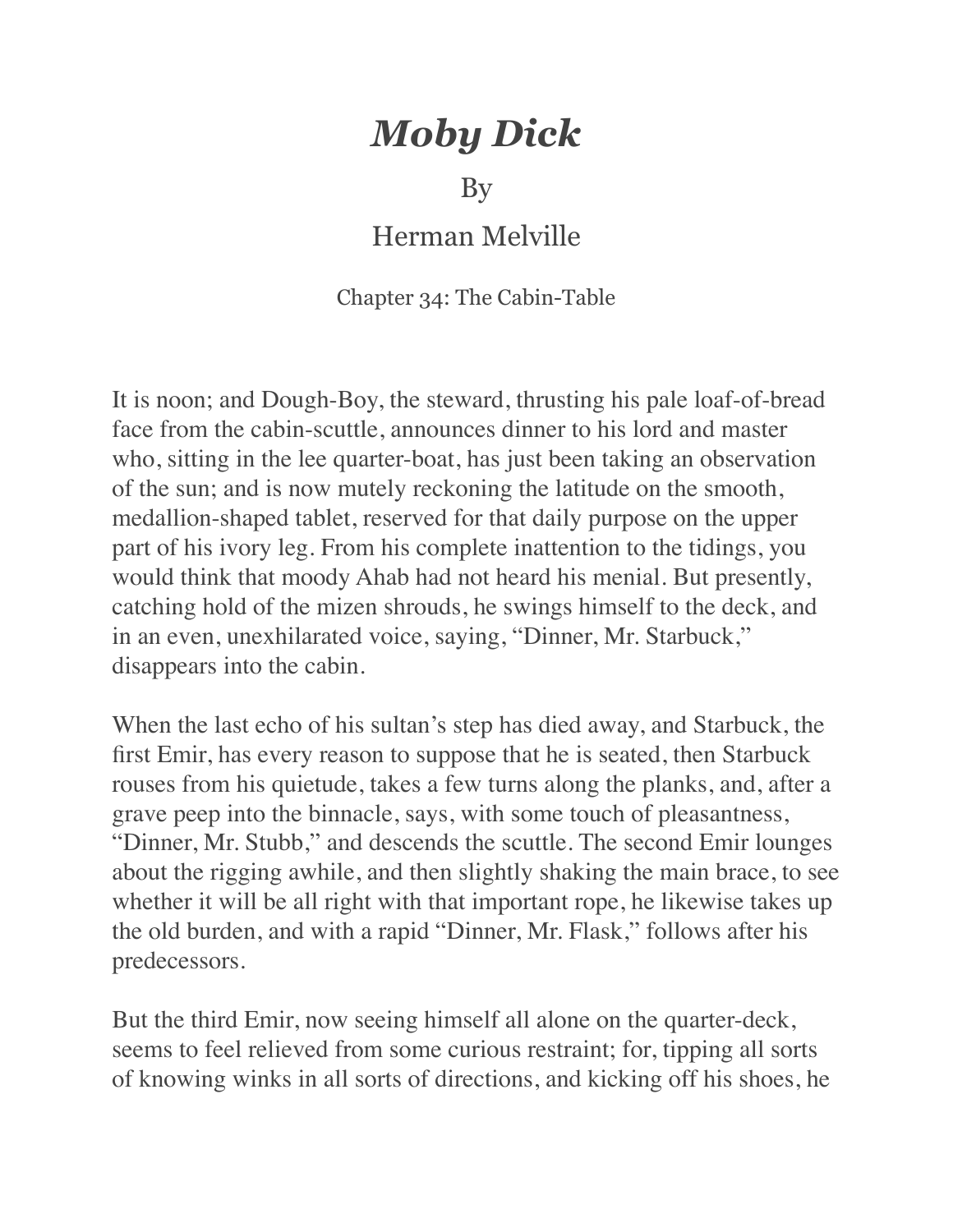strikes into a sharp but noiseless squall of a hornpipe right over the Grand Turk's head; and then, by a dexterous sleight, pitching his cap up into the mizentop for a shelf, he goes down rollicking so far at least as he remains visible from the deck, reversing all other processions, by bringing up the rear with music. But ere stepping into the cabin doorway below, he pauses, ships a new face altogether, and, then, independent, hilarious little Flask enters King Ahab's presence, in the character of Abjectus, or the Slave.

It is not the least among the strange things bred by the intense artificialness of sea-usages, that while in the open air of the deck some officers will, upon provocation, bear themselves boldly and defyingly enough towards their commander; yet, ten to one, let those very officers the next moment go down to their customary dinner in that same commander's cabin, and straightway their inoffensive, not to say deprecatory and humble air towards him, as he sits at the head of the table; this is marvellous, sometimes most comical. Wherefore this difference? A problem? Perhaps not. To have been Belshazzar, King of Babylon; and to have been Belshazzar, not haughtily but courteously, therein certainly must have been some touch of mundane grandeur. But he who in the rightly regal and intelligent spirit presides over his own private dinner-table of invited guests, that man's unchallenged power and dominion of individual influence for the time; that man's royalty of state transcends Belshazzar's, for Belshazzar was not the greatest. Who has but once dined his friends, has tasted what it is to be Caesar. It is a witchery of social czarship which there is no withstanding. Now, if to this consideration you super-add the official supremacy of a ship-master, then, by inference, you will derive the cause of that peculiarity of sealife just mentioned.

Over his ivory-inlaid table, Ahab presided like a mute, maned sea-lion on the white coral beach, surrounded by his war-like but still deferential cubs. In his own proper turn, each officer waited to be served. They were as little children before Ahab; and yet, in Ahab, there seemed not to lurk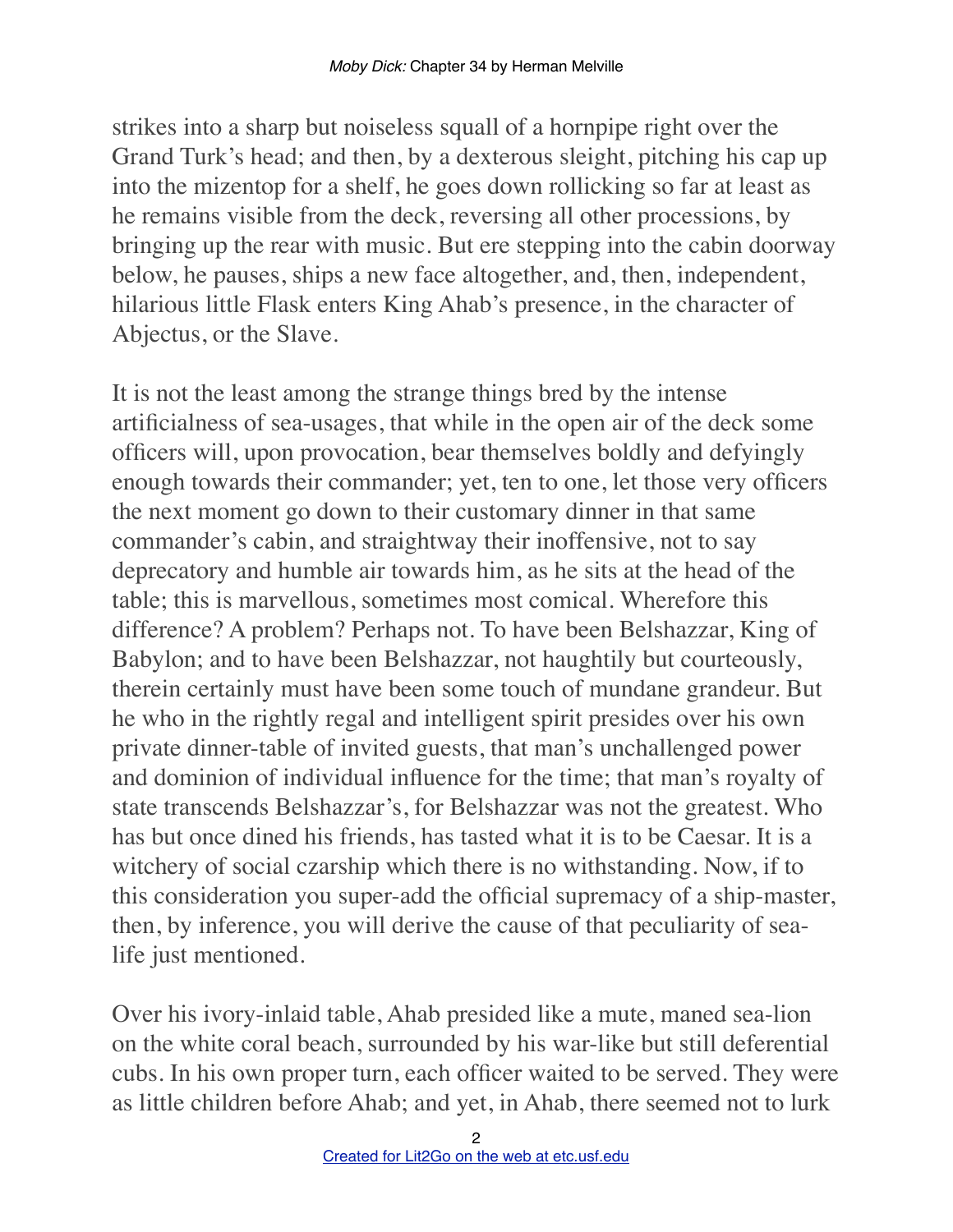the smallest social arrogance. With one mind, their intent eyes all fastened upon the old man's knife, as he carved the chief dish before him. I do not suppose that for the world they would have profaned that moment with the slightest observation, even upon so neutral a topic as the weather. No! And when reaching out his knife and fork, between which the slice of beef was locked, Ahab thereby motioned Starbuck's plate towards him, the mate received his meat as though receiving alms; and cut it tenderly; and a little started if, perchance, the knife grazed against the plate; and chewed it noiselessly; and swallowed it, not without circumspection. For, like the Coronation banquet at Frankfort, where the German Emperor profoundly dines with the seven imperial electors, so these cabin meals were somehow solemn meals, eaten in awful silence; and yet at table old Ahab forbade not conversation; only he himself was dumb. What a relief it was to choking Stubb, when a rat made a sudden racket in the hold below. And poor little Flask, he was the youngest son, and little boy of this weary family party. His were the shin-bones of the saline beef; his would have been the drumsticks. For Flask to have presumed to help himself, this must have seemed to him tantamount to larceny in the first degree. Had he helped himself at the table, doubtless, never more would he have been able to hold his head up in this honest world; nevertheless, strange to say, Ahab never forbade him. And had Flask helped himself, the chances were Ahab had never so much as noticed it. Least of all, did Flask presume to help himself to butter. Whether he thought the owners of the ship denied it to him, on account of its clotting his clear, sunny complexion; or whether he deemed that, on so long a voyage in such marketless waters, butter was at a premium, and therefore was not for him, a subaltern; however it was, Flask, alas! was a butterless man!

Another thing. Flask was the last person down at the dinner, and Flask is the first man up. Consider! For hereby Flask's dinner was badly jammed in point of time. Starbuck and Stubb both had the start of him; and yet they also have the privilege of lounging in the rear. If Stubb even, who is but a peg higher than Flask, happens to have but a small appetite, and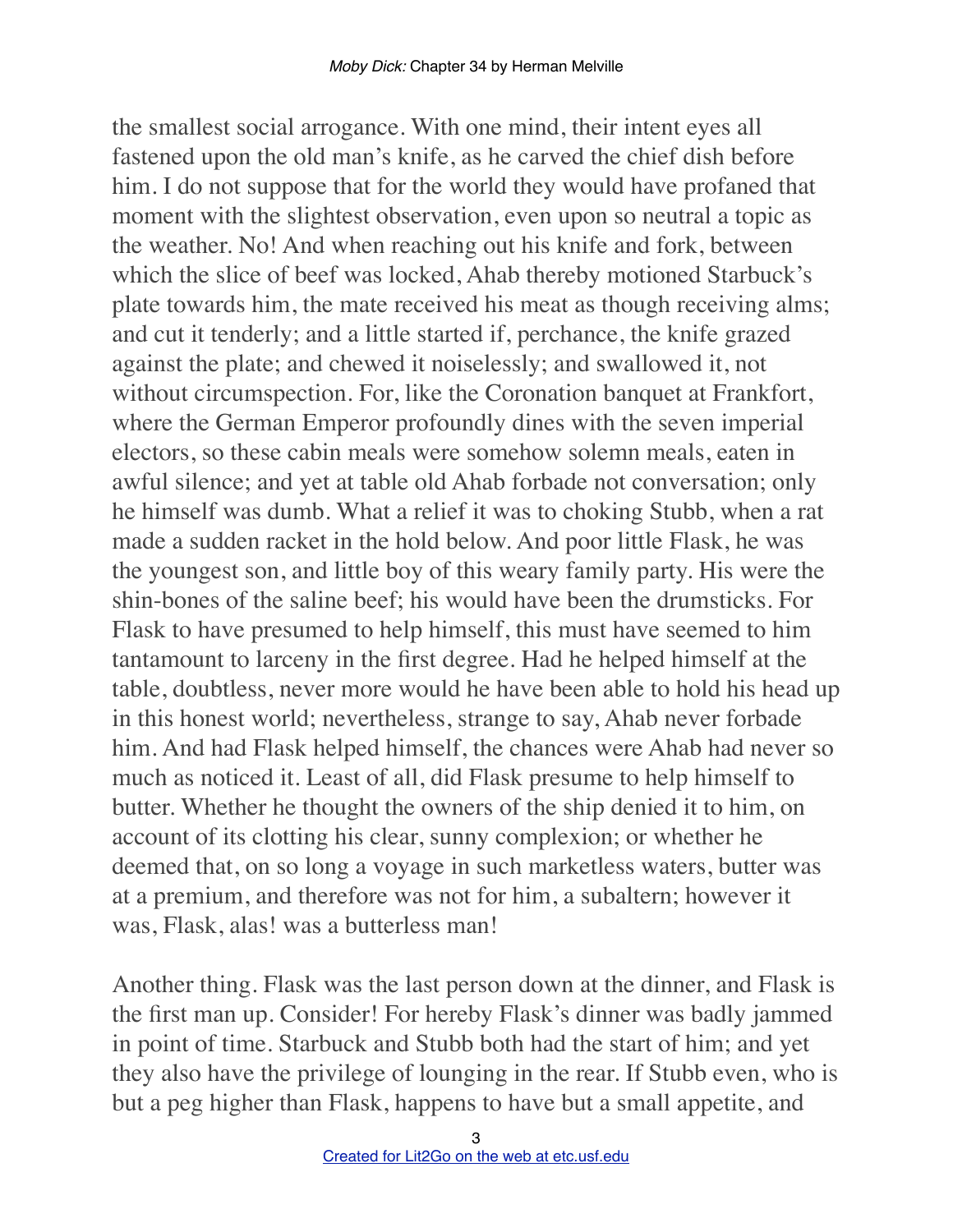soon shows symptoms of concluding his repast, then Flask must bestir himself, he will not get more than three mouthfuls that day; for it is against holy usage for Stubb to precede Flask to the deck. Therefore it was that Flask once admitted in private, that ever since he had arisen to the dignity of an officer, from that moment he had never known what it was to be otherwise than hungry, more or less. For what he ate did not so much relieve his hunger, as keep it immortal in him. Peace and satisfaction, thought Flask, have for ever departed from my stomach. I am an officer; but, how I wish I could fish a bit of old-fashioned beef in the fore-castle, as I used to when I was before the mast. There's the fruit of promotion now; there's the vanity of glory: there's the insanity of life! Besides, if it were so that any mere sailor of the Pequod had a grudge against Flask in Flask's official capacity, all that sailor had to do, in order to obtain ample vengeance, was to go aft at dinnertime, and get a peep at Flask through the cabin sky-light, sitting silly and dumfoundered before awful Ahab.

Now, Ahab and his three mates formed what may be called the first table in the Pequod's cabin. After their departure, taking place in inverted order to their arrival, the canvas cloth was cleared, or rather was restored to some hurried order by the pallid steward. And then the three harpooneers were bidden to the feast, they being its residuary legatees. They made a sort of temporary servants' hall of the high and mighty cabin.

In strange contrast to the hardly tolerable constraint and nameless invisible domineerings of the captain's table, was the entire care-free license and ease, the almost frantic democracy of those inferior fellows the harpooneers. While their masters, the mates, seemed afraid of the sound of the hinges of their own jaws, the harpooneers chewed their food with such a relish that there was a report to it. They dined like lords; they filled their bellies like Indian ships all day loading with spices. Such portentous appetites had Queequeg and Tashtego, that to fill out the vacancies made by the previous repast, often the pale Dough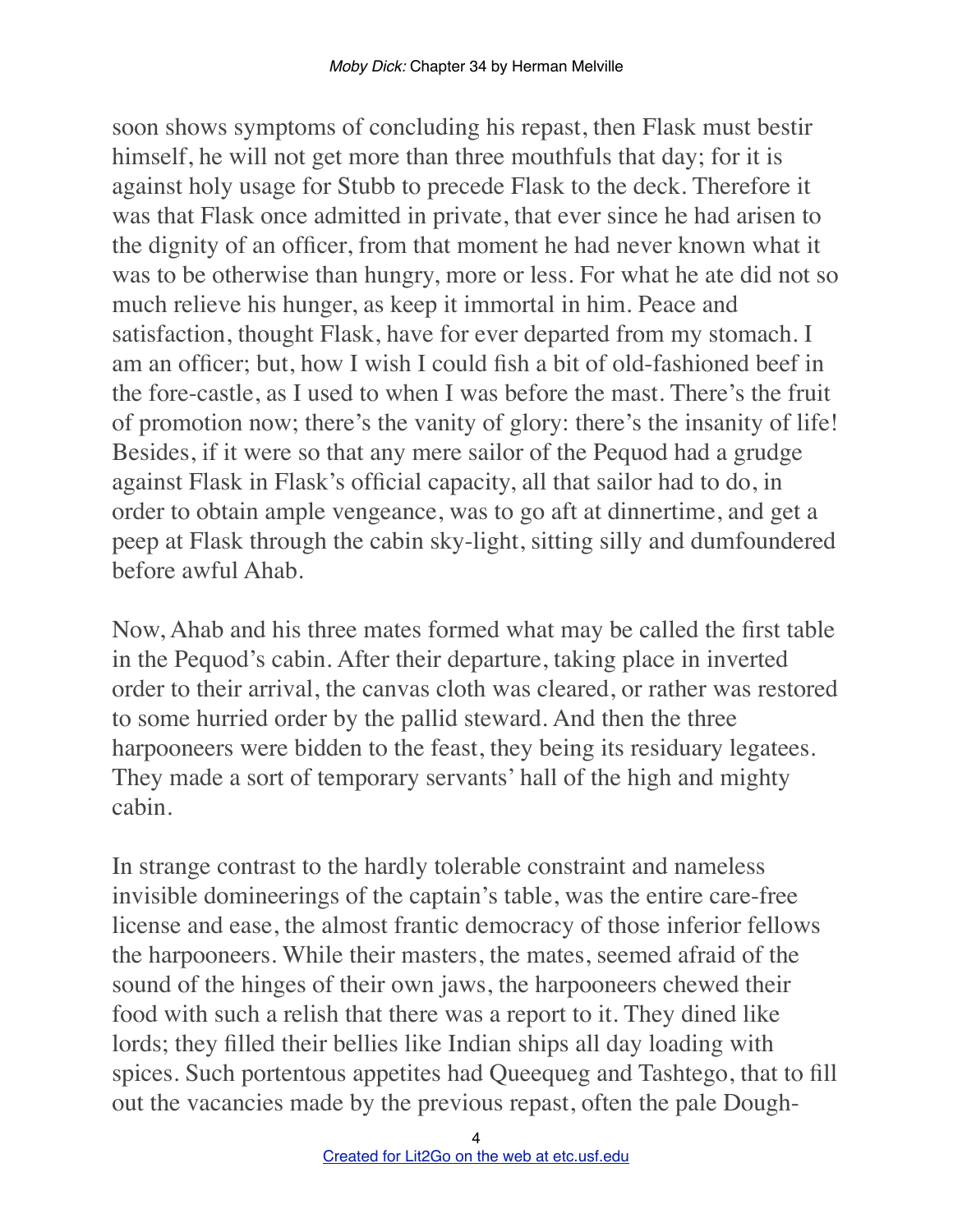Boy was fain to bring on a great baron of salt-junk, seemingly quarried out of the solid ox. And if he were not lively about it, if he did not go with a nimble hop-skip-and-jump, then Tashtego had an ungentlemanly way of accelerating him by darting a fork at his back, harpoon-wise. And once Daggoo, seized with a sudden humor, assisted Dough-Boy's memory by snatching him up bodily, and thrusting his head into a great empty wooden trencher, while Tashtego, knife in hand, began laying out the circle preliminary to scalping him. He was naturally a very nervous, shuddering sort of little fellow, this bread-faced steward; the progeny of a bankrupt baker and a hospital nurse. And what with the standing spectacle of the black terrific Ahab, and the periodical tumultuous visitations of these three savages, Dough-Boy's whole life was one continual lip-quiver. Commonly, after seeing the harpooneers furnished with all things they demanded, he would escape from their clutches into his little pantry adjoining, and fearfully peep out at them through the blinds of its door, till all was over.

It was a sight to see Queequeg seated over against Tashtego, opposing his filed teeth to the Indian's; crosswise to them, Daggoo seated on the floor, for a bench would have brought his hearse-plumed head to the low carlines; at every motion of his colossal limbs, making the low cabin framework to shake, as when an African elephant goes passenger in a ship. But for all this, the great negro was wonderfully abstemious, not to say dainty. It seemed hardly possible that by such comparatively small mouthfuls he could keep up the vitality diffused through so broad, baronial, and superb a person. But, doubtless, this noble savage fed strong and drank deep of the abounding element of air; and through his dilated nostrils snuffed in the sublime life of the worlds. Not by beef or by bread, are giants made or nourished. But Queequeg, he had a mortal, barbaric smack of the lip in eating- an ugly sound enough- so much so, that the trembling Dough-Boy almost looked to see whether any marks of teeth lurked in his own lean arms. And when he would hear Tashtego singing out for him to produce himself, that his bones might be picked, the simple-witted steward all but shattered the crockery hanging round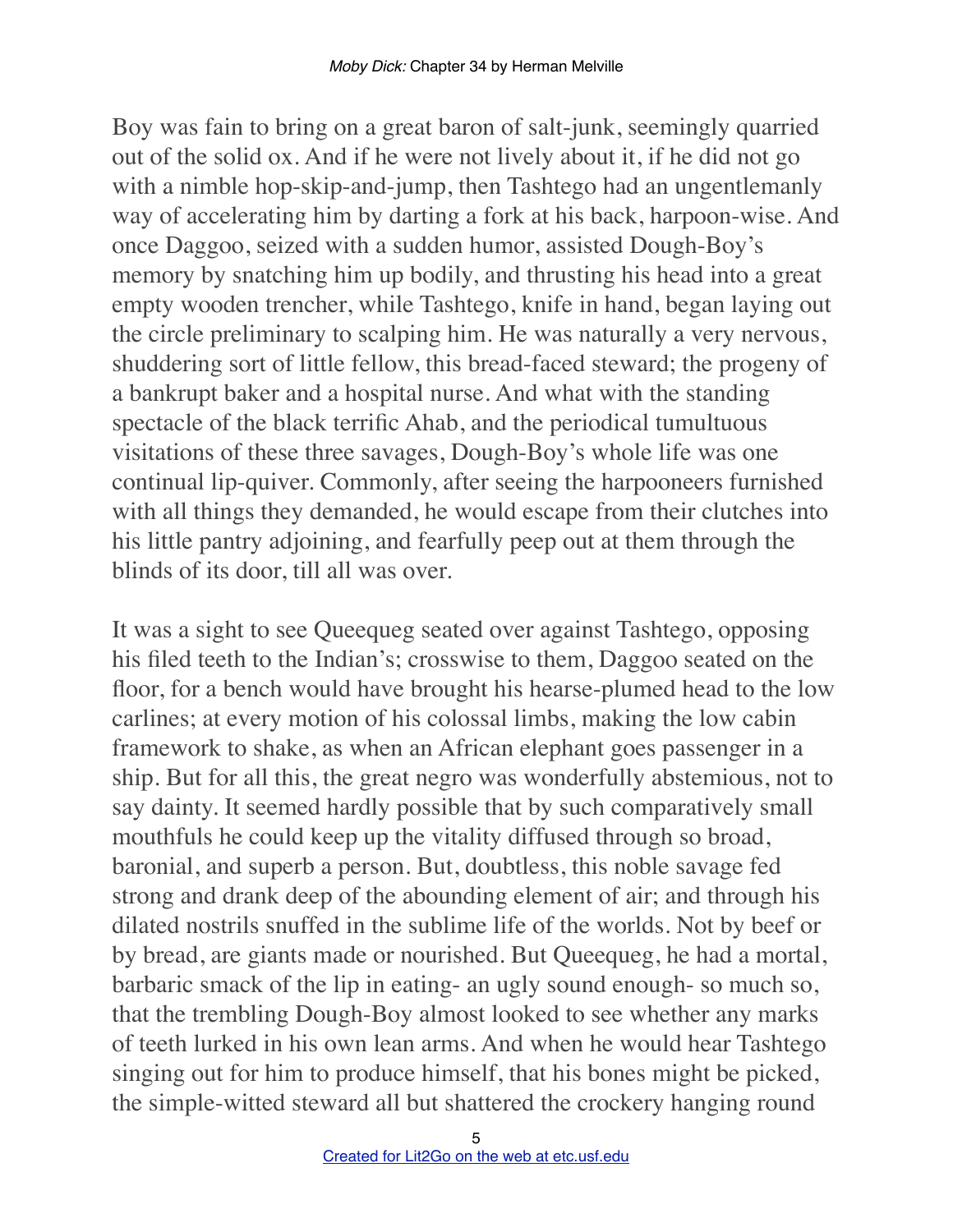him in the pantry, by his sudden fits of the palsy. Nor did the whetstone which the harpooneers carried in their pockets, for their lances and other weapons; and with which whetstones, at dinner, they would ostentatiously sharpen their knives; that grating sound did not at all tend to tranquillize poor Dough-Boy. How could he forget that in his Island days, Queequeg, for one, must certainly have been guilty of some murderous, convivial indiscretion. Alas! Dough-Boy! hard fares the white waiter who waits upon cannibals. Not a napkin should he carry on his arm, but a buckler. In good time, though, to his great delight, the three salt-sea warriors would rise and depart; to his credulous, fablemongering ears, all their martial bones jingling in them at every step, like Moorish scimetars in scabbards.

But, though these barbarians dined in the cabin, and nominally lived there; still, being anything but sedentary in their habits, they were scarcely ever in it except at mealtimes, and just before sleeping-time, when they passed through it to their own peculiar quarters.

In this one matter, Ahab seemed no exception to most American whale captains, who, as a set, rather incline to the opinion that by rights the ship's cabin belongs to them; and that it is by courtesy alone that anybody else is, at any time, permitted there. So that, in real truth, the mates and harpooneers of the Pequod might more properly be said to have lived out of the cabin than in it. For when they did enter it, it was something as a streetdoor enters a house; turning inwards for a moment, only to be turned out the next; and, as a permanent thing, residing in the open air. Nor did they lose much hereby; in the cabin was no companionship; socially, Ahab was inaccessible. Though nominally included in the census of Christendom, he was still an alien to it. He lived in the world, as the last of the Grisly Bears lived in settled Missouri. And as when Spring and Summer had departed, that wild Logan of the woods, burying himself in the hollow of a tree, lived out the winter there, sucking his own paws; so, in his inclement, howling old